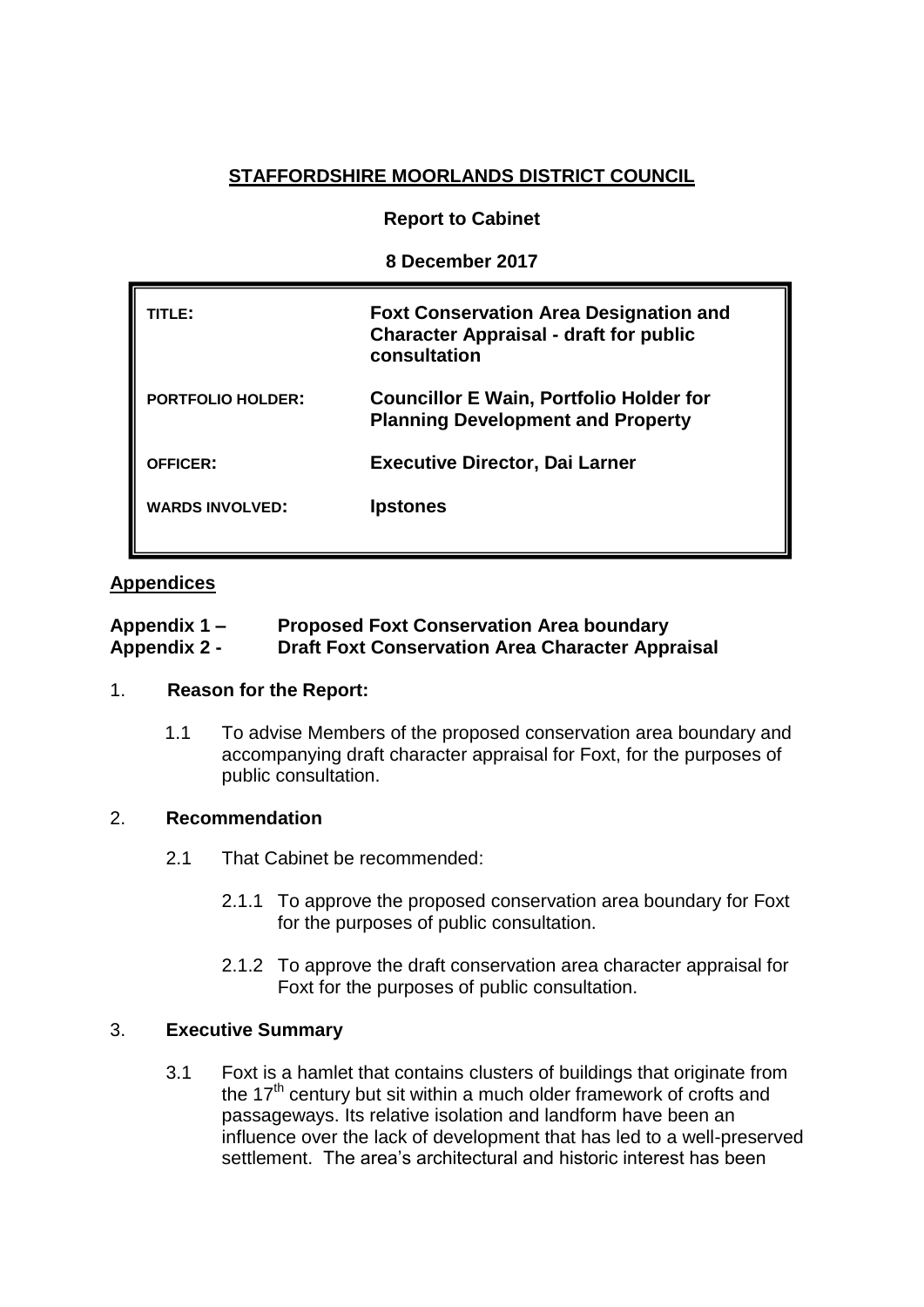identified within the Churnet Valley Masterplan SPD and a possible conservation area designation around Foxt is a key action point (7.5.3).

- 3.2 As a result of this, a consultant has been appointed to assess the heritage value of the hamlet and recommend a suitable conservation area boundary around Foxt. In order to justify the designation and identify the special architectural and historic interest of the area, an accompanying draft character appraisal has also been prepared.
- 3.3 Both the proposed boundary and character appraisal need to be subject to public consultation prior to formal adoption by the Council.

# 4. **How this report links to Corporate Priorities**

4.1 This report concerns the best practice management of the District's heritage value, significance and future enhancement. This in turn, is related to the Council's corporate aim 3: To help create a strong economy by supporting further regeneration of towns and villages whilst maintaining the area's distinct identity and raising the quality of places.

# **5**. **Options**

5.1 There are two principal options:

# **Option 1** - Do Nothing

It is a statutory duty for Councils to periodically review and determine whether any of their areas warrant conservation area designation. Through the Churnet Valley Masterplan, Foxt has been identified as an area that potentially retains sufficient architectural and historic interest to warrant designation. Failure to progress this designation through the public consultation process would not meet the statutory requirements and a key action point arising from the adopted SPD (Churnet Valley Masterplan)

## **Not recommended**

**Option 2** – Recognise the special architectural and historic interest within Foxt and approve the proposed conservation area designation and accompanying character appraisal for wider public consultation. This would allow the local community to engage and comment on the proposed designation and the contents of the character appraisal and be involved in recognising the area's heritage value and significance. This option would allow the Council to meet its statutory requirements and fulfil a key action point arising from the adopted Churnet Valley Masterplan.

## **Recommended**

- 6. **Implications**
- 6.1 Community Safety (Crime and Disorder Act 1998)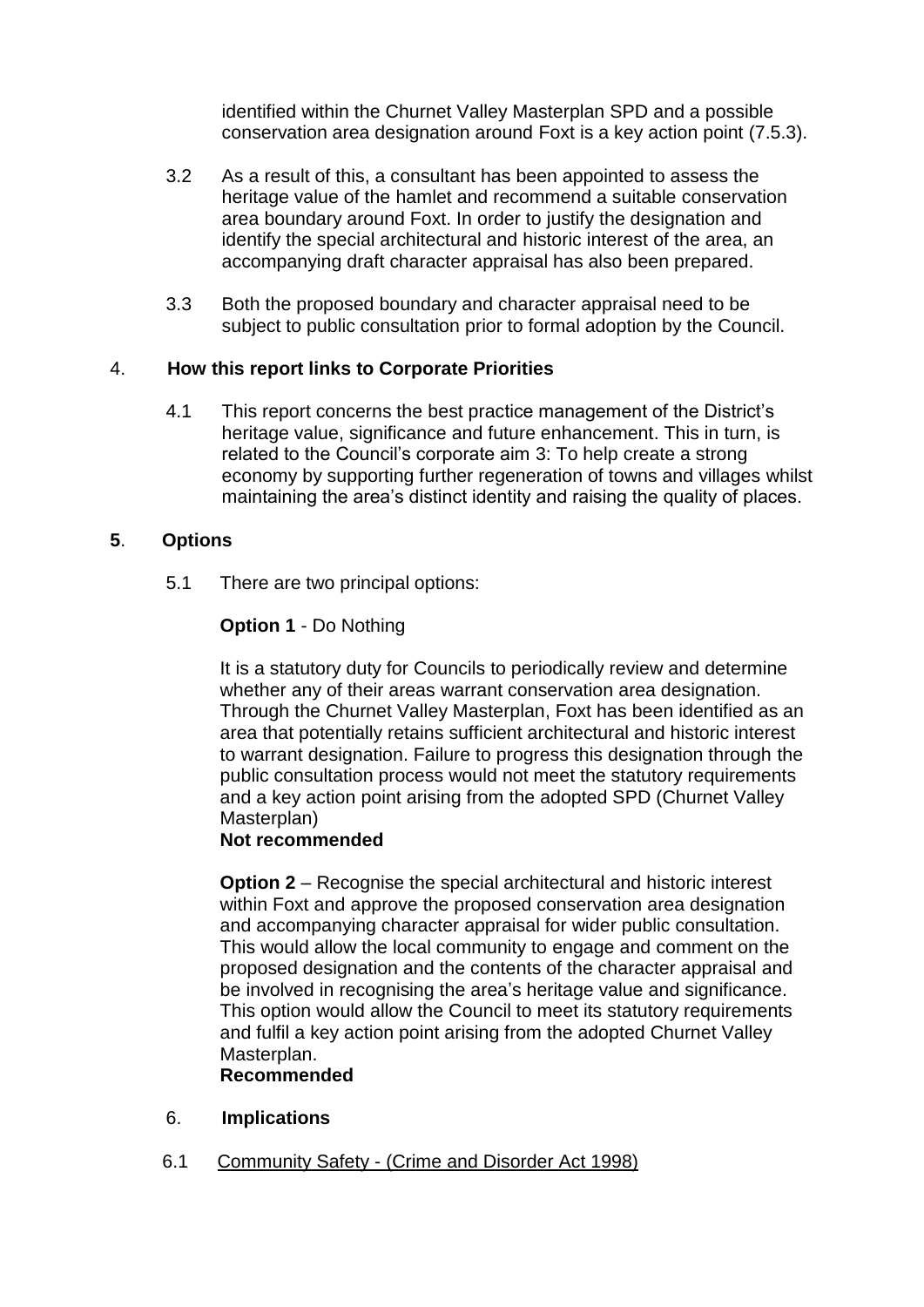No implications

## 6.2 Workforce

No implications

## 6.3 Equality and Diversity/Equality Impact Assessment

This report has been prepared in accordance with the Council's Diversity and Equality Policies.

# 6.4 Financial Considerations

The cost of undertaking this work are to be met from existing budgets.

# 6.5 Legal

It is a statutory duty for local authorities to determine which parts of their area are worthy of conservation area status and to review these areas from time to time (Section 69 of the Planning (Listed Building and Conservation Areas) Act 1990.

## 6.6 Sustainability

The sustainable retention and reuse of buildings is intrinsically linked to the designation and positive management of conservation areas.

## 6.7 Internal and External Consultation

In accordance with the Council's Statement of Community Involvement April 2016, it is proposed to consult the following groups on the proposed conservation area boundary and draft appraisal.

- Statutory Bodies
- Parish/Town Councils
- Ward Councillors
- Council Officers
- Local amenity groups or societies
- Local residents
- Local landowners

In addition to this, it is also proposed to distribute a copy of the boundary and appraisal to local Council offices and libraries. A leaflet regarding the proposed boundary and draft appraisal will also be circulated to all residents within the proposed conservation area. A press statement will be prepared and a copy of the boundary and appraisal will be available to view and comment upon on the Council's web site. Following receipt of comments, a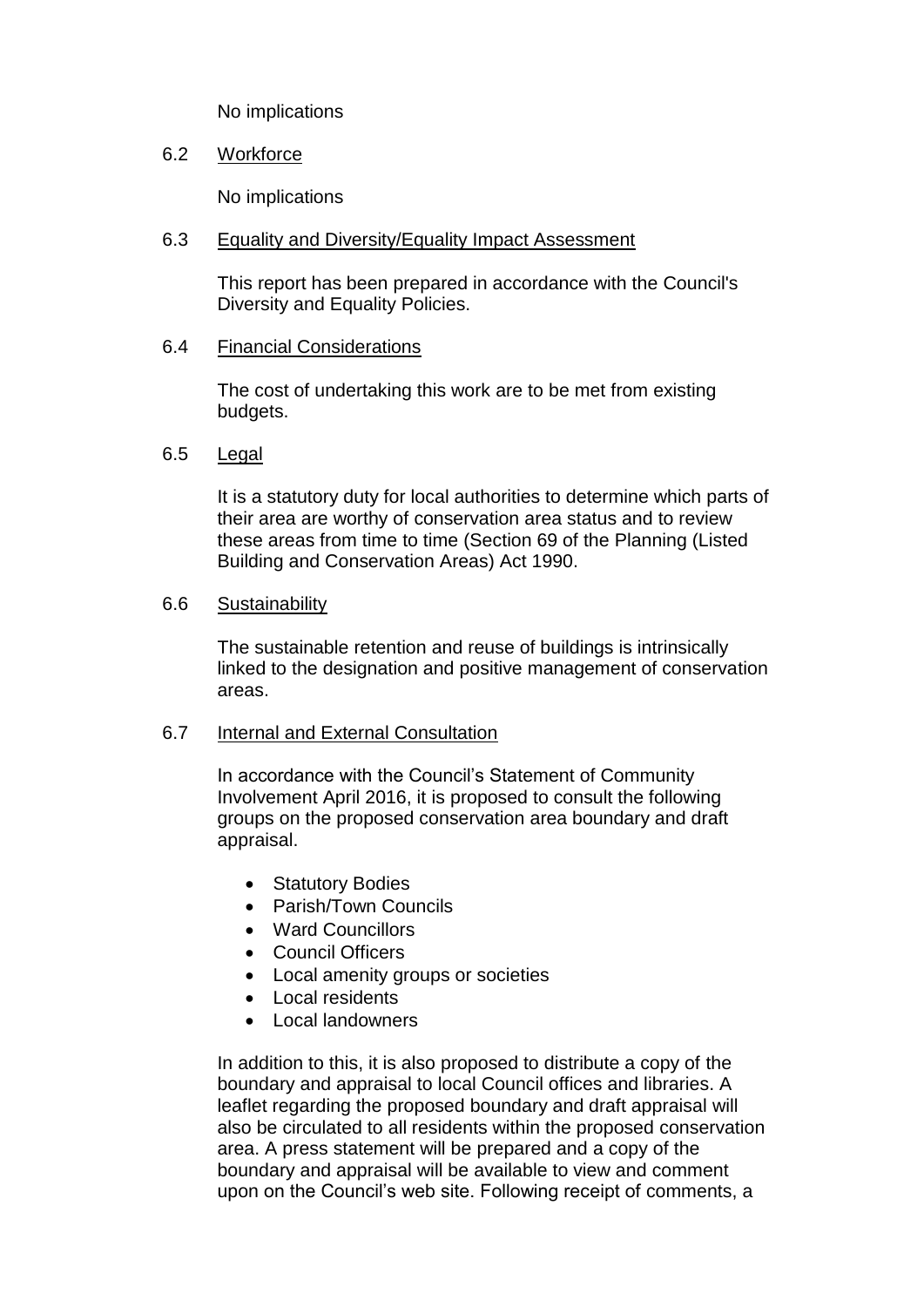further report will be prepared for the Council to consider. The public consultation will be carried out during December/January 2017/2018.

## 6.8 Risk Assessment

No significant issues have been identified.

# 7. **Background and Detail**

- 7.1 Under Section 69 of the Planning (Listed Building and Conservation Areas) Act 1990, it is a statutory duty for local authorities to determine which parts of their area are worthy of conservation area status and to review these areas from time to time. The Churnet Valley Masterplan identified the possibility that Foxt may warrant conservation area designation and this became a key recommendation from the Masterplan (7.5.3).
- 7.2 To respond to this recommendation, the Council appointed consultants (Mel Morris Conservation) to review the possible heritage value around Foxt and determine if any parts contain sufficient special architectural and historic interest to warrant designation. This review has been completed and a proposed conservation area boundary is included in Appendix 1.
- 7.3 The proposed conservation area boundary has been drawn to follow well-defined distinct physical boundaries. It centres around the 'Old Town' which contains highly distinctive and irregular tear drop shaped enclosures and crofts with clusters of buildings dating or originating from the 17<sup>th</sup> century. To the south (east and west) the boundary is widened to include the striking terrain and wider landscape setting around the hamlet.
- 7.4 The designation of an area is a commitment from the local planning authority to protect the historic and architectural elements that make the place special. Designation seeks to preserve and enhance the character and appearance of the conservation area by imposing additional planning controls over demolition, advertisements, development and the protection of trees.
- 7.5 In order to recognise, preserve and enhance the area's special character, the Council, public and local agents need to understand and identify what are the elements that determine the area's historic significance. In response, a draft character appraisal has been completed for Foxt. This document has been prepared in accordance with Historic England's best practice and sets out the history and distinctive characteristics of the area. The preparation of character appraisals is invaluable when making informed development control decisions. They have been used to defend the Council's position in the event of refusal of planning permission and in fighting any subsequent planning appeals.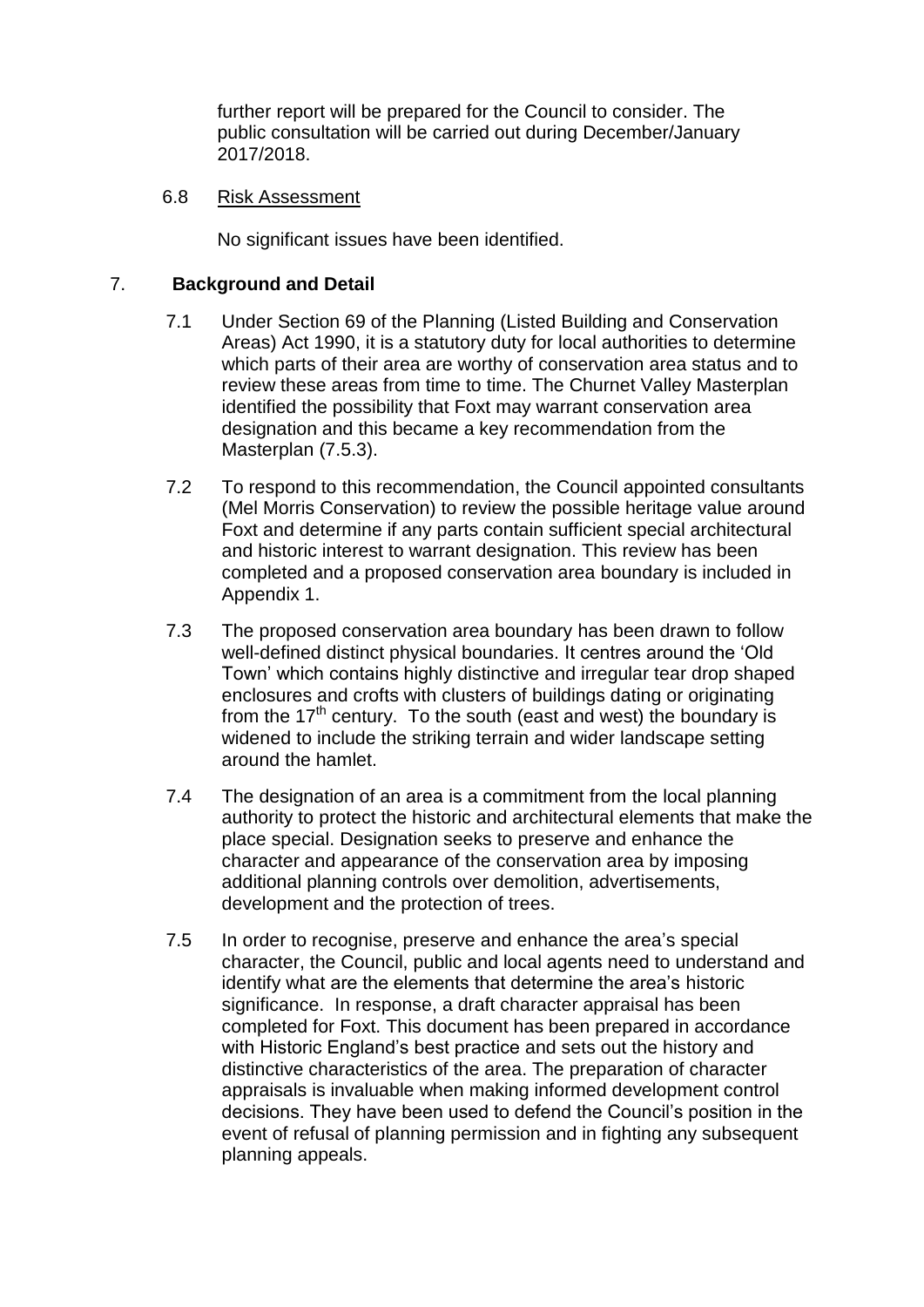7.1 The National Planning Policy Framework contains policies regarding the designation of conservation areas and their assessment. These assessments should be taken into account when considering the impact of development. It is important that the Council prepares such documents as they provide the evidence base required to form robust plans and minimise the risk of challenge through planning appeals.

#### Dai Larner **Executive Director – (Place)**

# **Web Links and Background Papers**

.

Foxt Conservation Area boundary and Character Appraisals

**Location Contact details**

Files held electronically Joanne Brooks ext 3654 [joanne.brooks@highpeak.](mailto:joanne.brooks@highpeak.gov.uk) [gov.uk](mailto:joanne.brooks@highpeak.gov.uk)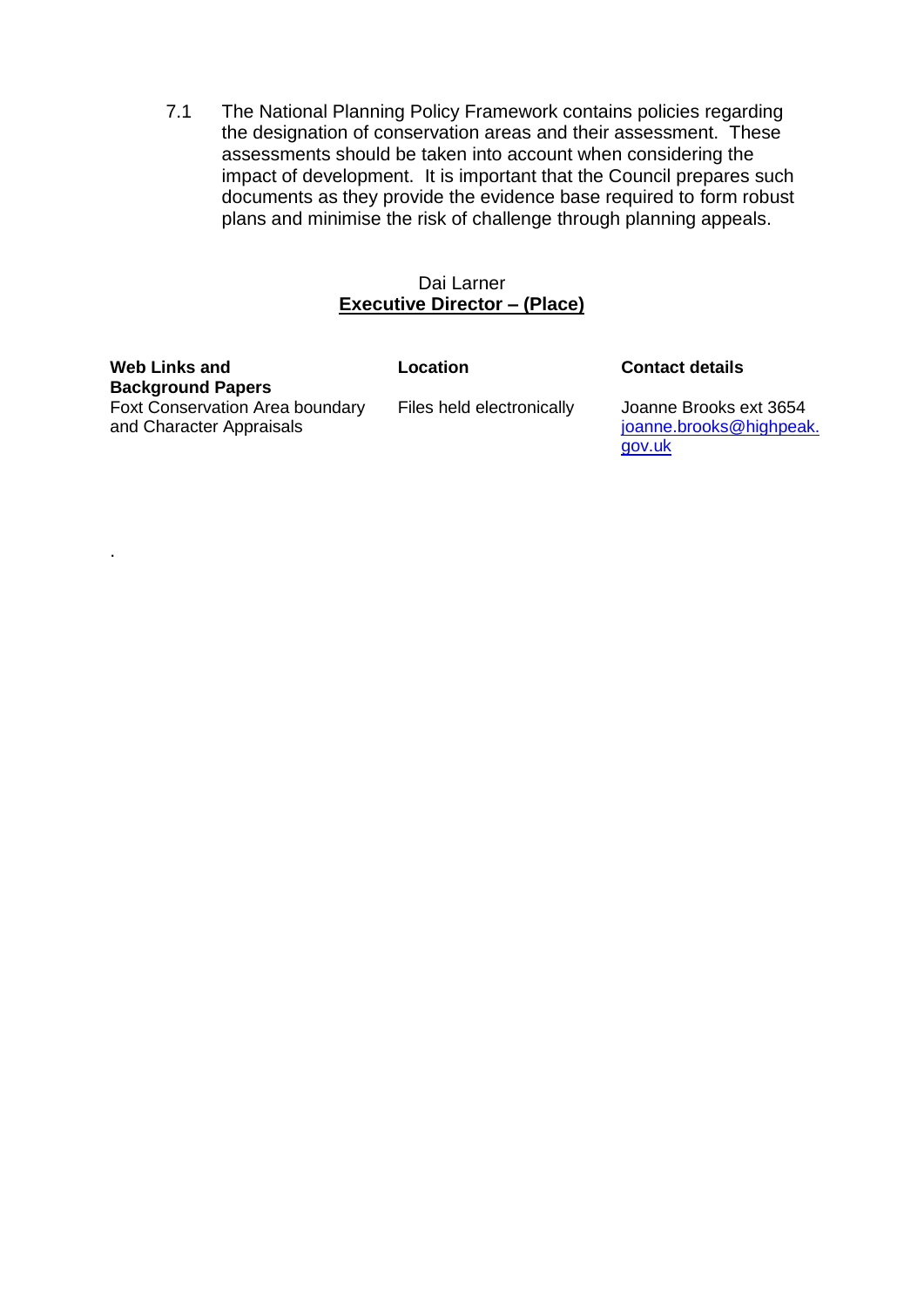

**APPENDIX 1 - PROPOSED FOXT CONSERVATION AREA BOUNDARY**